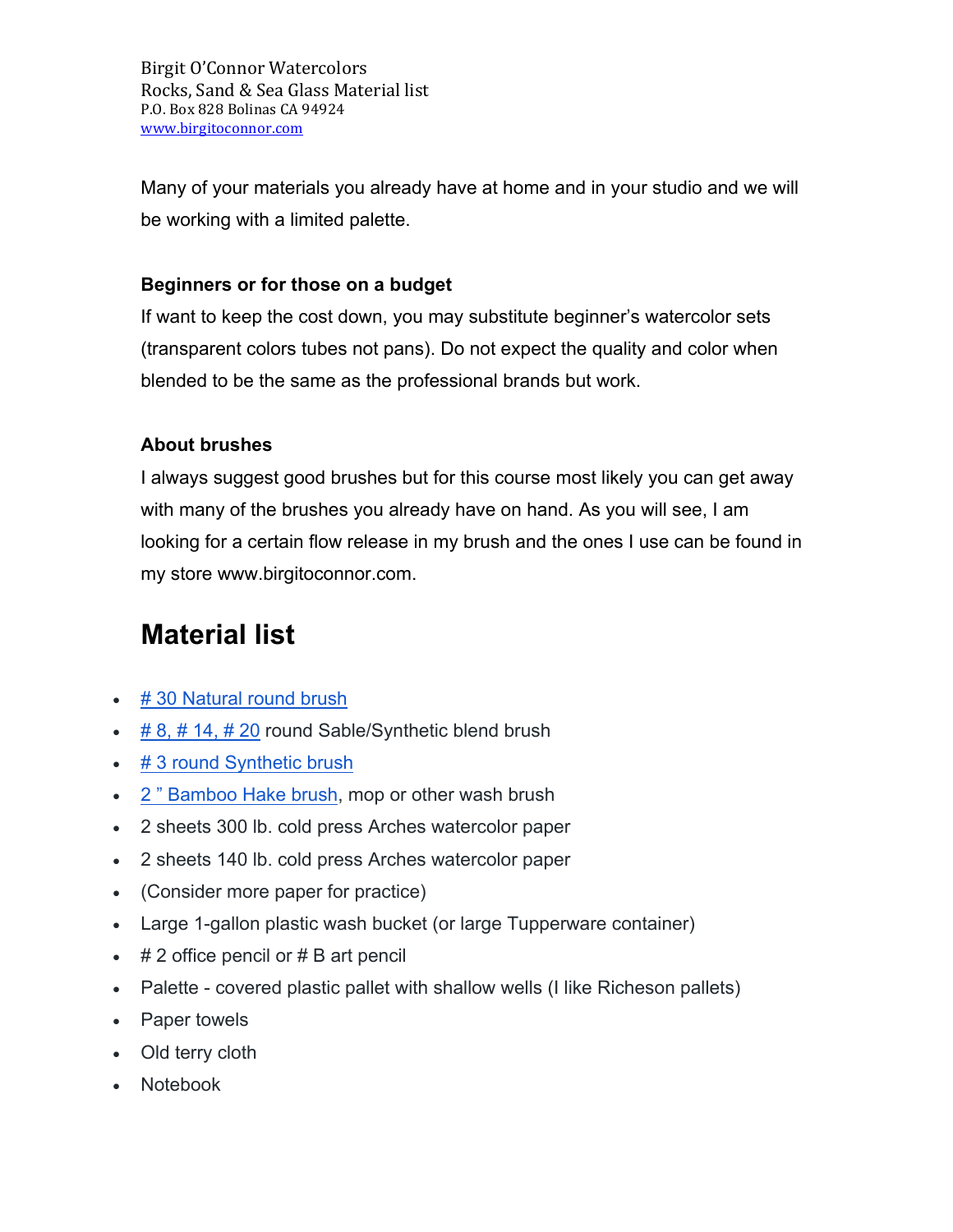Birgit O'Connor Watercolors Rocks, Sand & Sea Glass Material list P.O. Box 828 Bolinas CA 94924 www.birgitoconnor.com

- Pencil (2HB is fine)
- Pebeo Drawing gum (or other masking fluid)
- Mr. Clean Eraser (available in the cleaning section of the grocery store)
- Fingertip spray bottle
- Toothbrush (medium to hard)
- Clear Contact paper (clear tacky shelf paper found in hardware stores or even at a dollar)
- Scissors
- Exact-o knife
- Painter's tape or artist tape
- Masking tool (incredible nib, crochet hook, wooden end of a brush etc.)
- Magic eraser (Mr. Clean) or melamine foam eraser
- Cellulose sponge
- Apron and latex gloves (to protect you clothes and keep your hands clean if you like)
- Rubber pic-up eraser (optional)

## **Transparent watercolor**

- French Ultramarine blue
- Indigo
- Burnt Sienna
- Quinacridone magenta
- Quinacridone Gold
- Indian Yellow
- Perm. Sap Green
- Raw Sienna or yellow ocher
- Winsor Blue Green shade **(optional)**
- Cobalt turquoise **(optional)**
- Perm Alizarin Crimson **(optional)**